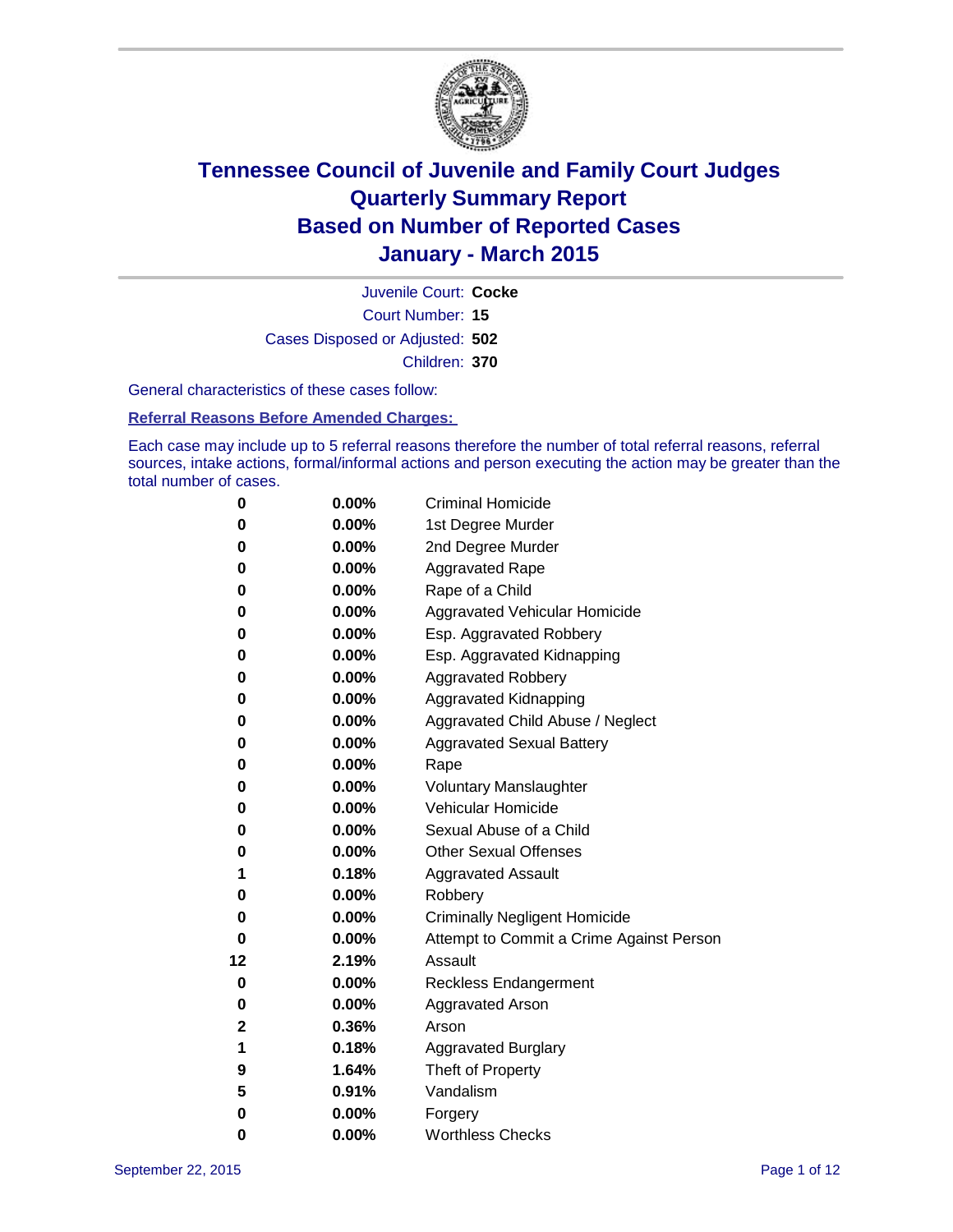

Court Number: **15** Juvenile Court: **Cocke** Cases Disposed or Adjusted: **502** Children: **370**

#### **Referral Reasons Before Amended Charges:**

Each case may include up to 5 referral reasons therefore the number of total referral reasons, referral sources, intake actions, formal/informal actions and person executing the action may be greater than the total number of cases.

| 1            | 0.18% | Illegal Possession / Fraudulent Use of Credit / Debit Cards |
|--------------|-------|-------------------------------------------------------------|
| 0            | 0.00% | <b>Burglary</b>                                             |
| 1            | 0.18% | Unauthorized Use of a Vehicle                               |
| 0            | 0.00% | Cruelty to Animals                                          |
| 0            | 0.00% | Sale of Controlled Substances                               |
| 9            | 1.64% | Other Drug Offenses                                         |
| 0            | 0.00% | <b>Possession of Controlled Substances</b>                  |
| 0            | 0.00% | <b>Criminal Attempt</b>                                     |
| 0            | 0.00% | Carrying Weapons on School Property                         |
| 0            | 0.00% | Unlawful Carrying / Possession of a Weapon                  |
| 0            | 0.00% | <b>Evading Arrest</b>                                       |
| 0            | 0.00% | Escape                                                      |
| 1            | 0.18% | Driving Under Influence (DUI)                               |
| 1            | 0.18% | Possession / Consumption of Alcohol                         |
| $\mathbf{2}$ | 0.36% | Resisting Stop, Frisk, Halt, Arrest or Search               |
| 0            | 0.00% | <b>Aggravated Criminal Trespass</b>                         |
| 0            | 0.00% | Harassment                                                  |
| 0            | 0.00% | Failure to Appear                                           |
| 0            | 0.00% | Filing a False Police Report                                |
| 0            | 0.00% | <b>Criminal Impersonation</b>                               |
| 2            | 0.36% | <b>Disorderly Conduct</b>                                   |
| 0            | 0.00% | <b>Criminal Trespass</b>                                    |
| 2            | 0.36% | <b>Public Intoxication</b>                                  |
| $\bf{0}$     | 0.00% | Gambling                                                    |
| 35           | 6.39% | <b>Traffic</b>                                              |
| 0            | 0.00% | <b>Local Ordinances</b>                                     |
| 0            | 0.00% | Violation of Wildlife Regulations                           |
| 2            | 0.36% | Contempt of Court                                           |
| 7            | 1.28% | Violation of Probation                                      |
| 1            | 0.18% | Violation of Aftercare                                      |
| 1            | 0.18% | <b>Unruly Behavior</b>                                      |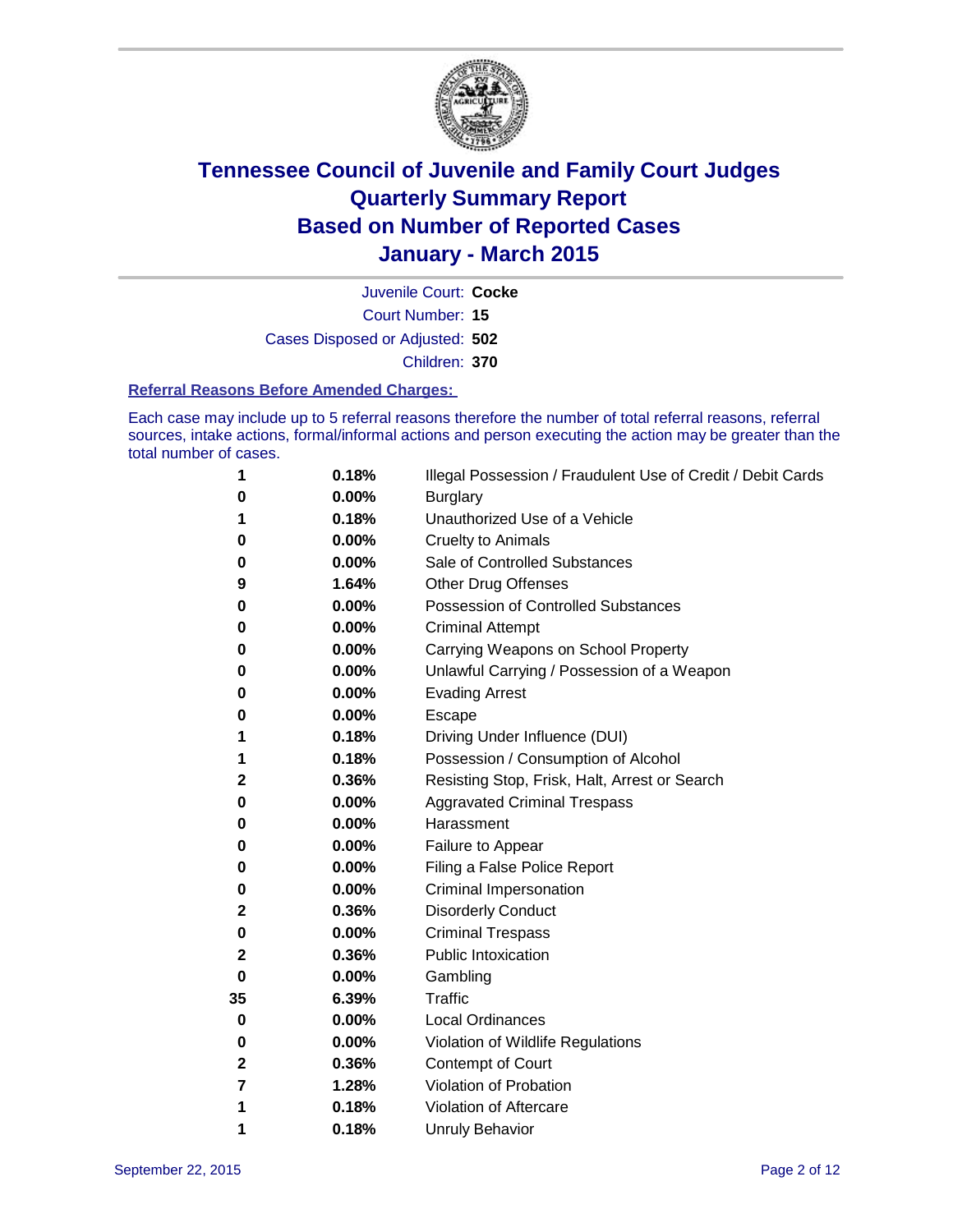

Court Number: **15** Juvenile Court: **Cocke** Cases Disposed or Adjusted: **502** Children: **370**

#### **Referral Reasons Before Amended Charges:**

Each case may include up to 5 referral reasons therefore the number of total referral reasons, referral sources, intake actions, formal/informal actions and person executing the action may be greater than the total number of cases.

| 20  | 3.65%   | Truancy                                |
|-----|---------|----------------------------------------|
| 4   | 0.73%   | In-State Runaway                       |
| 0   | 0.00%   | Out-of-State Runaway                   |
| 4   | 0.73%   | Possession of Tobacco Products         |
| 0   | 0.00%   | Violation of a Valid Court Order       |
| 1   | 0.18%   | Violation of Curfew                    |
| 0   | 0.00%   | Sexually Abused Child                  |
| 0   | 0.00%   | <b>Physically Abused Child</b>         |
| 29  | 5.29%   | Dependency / Neglect                   |
| 0   | 0.00%   | <b>Termination of Parental Rights</b>  |
| 0   | 0.00%   | <b>Violation of Pretrial Diversion</b> |
| 0   | 0.00%   | Violation of Informal Adjustment       |
| 107 | 19.53%  | <b>Judicial Review</b>                 |
| 0   | 0.00%   | <b>Administrative Review</b>           |
| 20  | 3.65%   | <b>Foster Care Review</b>              |
| 11  | 2.01%   | Custody                                |
| 8   | 1.46%   | Visitation                             |
| 1   | 0.18%   | Paternity / Legitimation               |
| 175 | 31.93%  | <b>Child Support</b>                   |
| 0   | 0.00%   | <b>Request for Medical Treatment</b>   |
| 0   | 0.00%   | <b>Consent to Marry</b>                |
| 73  | 13.32%  | Other                                  |
| 548 | 100.00% | <b>Total Referrals</b>                 |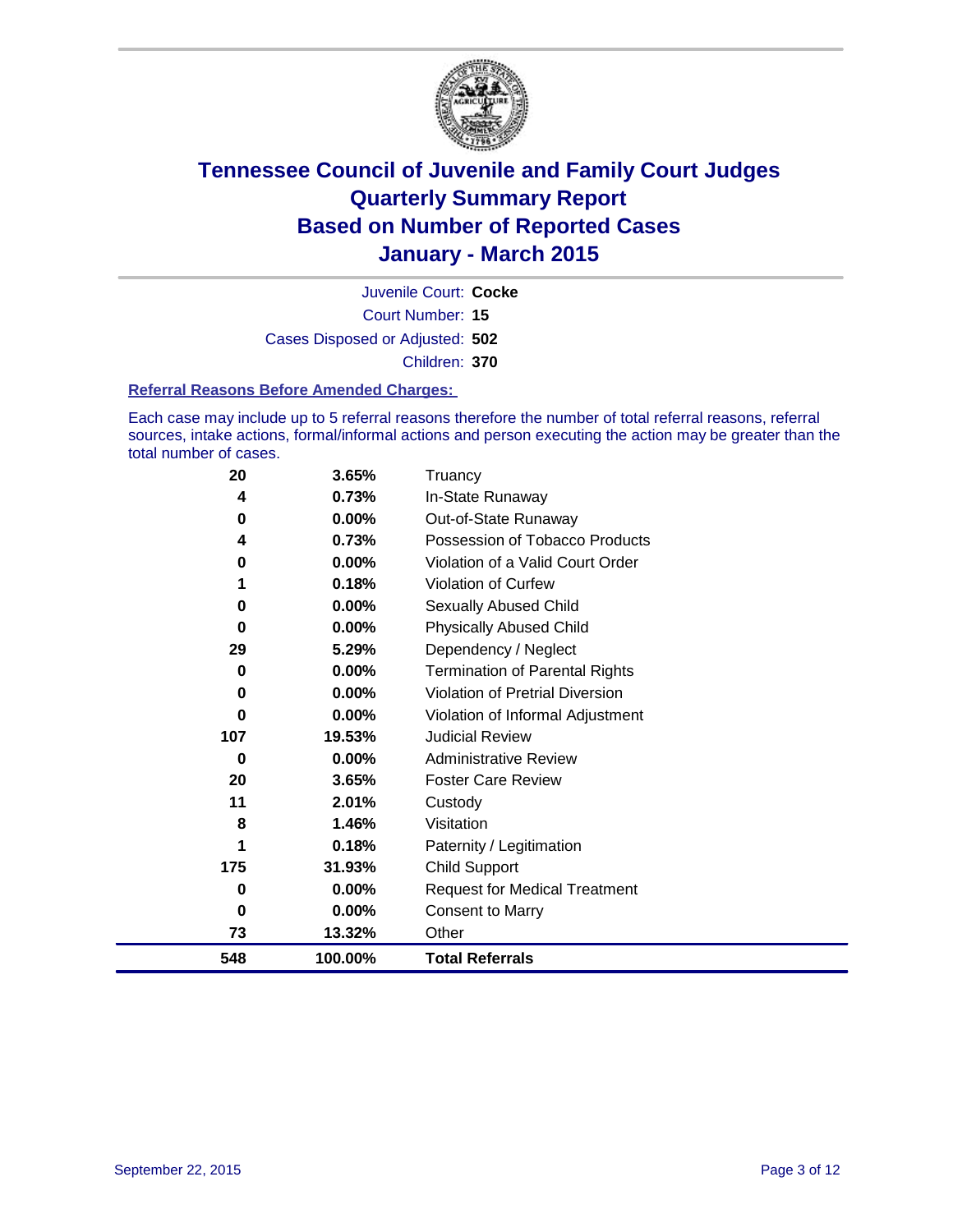

|                            | Juvenile Court: Cocke           |                 |  |  |  |
|----------------------------|---------------------------------|-----------------|--|--|--|
|                            | Court Number: 15                |                 |  |  |  |
|                            | Cases Disposed or Adjusted: 502 |                 |  |  |  |
|                            |                                 | Children: 370   |  |  |  |
| <b>Referral Sources: 1</b> |                                 |                 |  |  |  |
| 94                         | 17.15%                          | Law Enforcement |  |  |  |
| 83                         | 15.15%                          | Parents         |  |  |  |
| 80                         | 14.60%                          | Relatives       |  |  |  |
| 0                          | $0.00\%$                        | Self            |  |  |  |
| ንበ                         | $2$ $650/$                      | <b>School</b>   |  |  |  |

| 548 | 100.00%  | <b>Total Referral Sources</b>     |
|-----|----------|-----------------------------------|
| 8   | 1.46%    | Other                             |
| 0   | 0.00%    | Unknown                           |
| 0   | $0.00\%$ | Hospital                          |
| 0   | $0.00\%$ | Child & Parent                    |
| 0   | $0.00\%$ | Victim                            |
| 0   | 0.00%    | <b>Other Court</b>                |
| 0   | $0.00\%$ | Social Agency                     |
| 88  | 16.06%   | <b>Court Staff</b>                |
| 0   | 0.00%    | <b>District Attorney's Office</b> |
| 53  | 9.67%    | <b>Other State Department</b>     |
| 122 | 22.26%   | <b>DCS</b>                        |
| 0   | 0.00%    | <b>CSA</b>                        |
| 20  | 3.65%    | School                            |

### **Age of Child at Referral: 2**

| 370      | 100.00% | <b>Total Child Count</b> |
|----------|---------|--------------------------|
| $\bf{0}$ | 0.00%   | Unknown                  |
| 11       | 2.97%   | Ages 19 and Over         |
| 63       | 17.03%  | Ages 17 through 18       |
| 60       | 16.22%  | Ages 15 through 16       |
| 39       | 10.54%  | Ages 13 through 14       |
| 38       | 10.27%  | Ages 11 through 12       |
| 159      | 42.97%  | Ages 10 and Under        |

<sup>1</sup> If different than number of Referral Reasons (548), verify accuracy of your court's data.

One child could be counted in multiple categories, verify accuracy of your court's data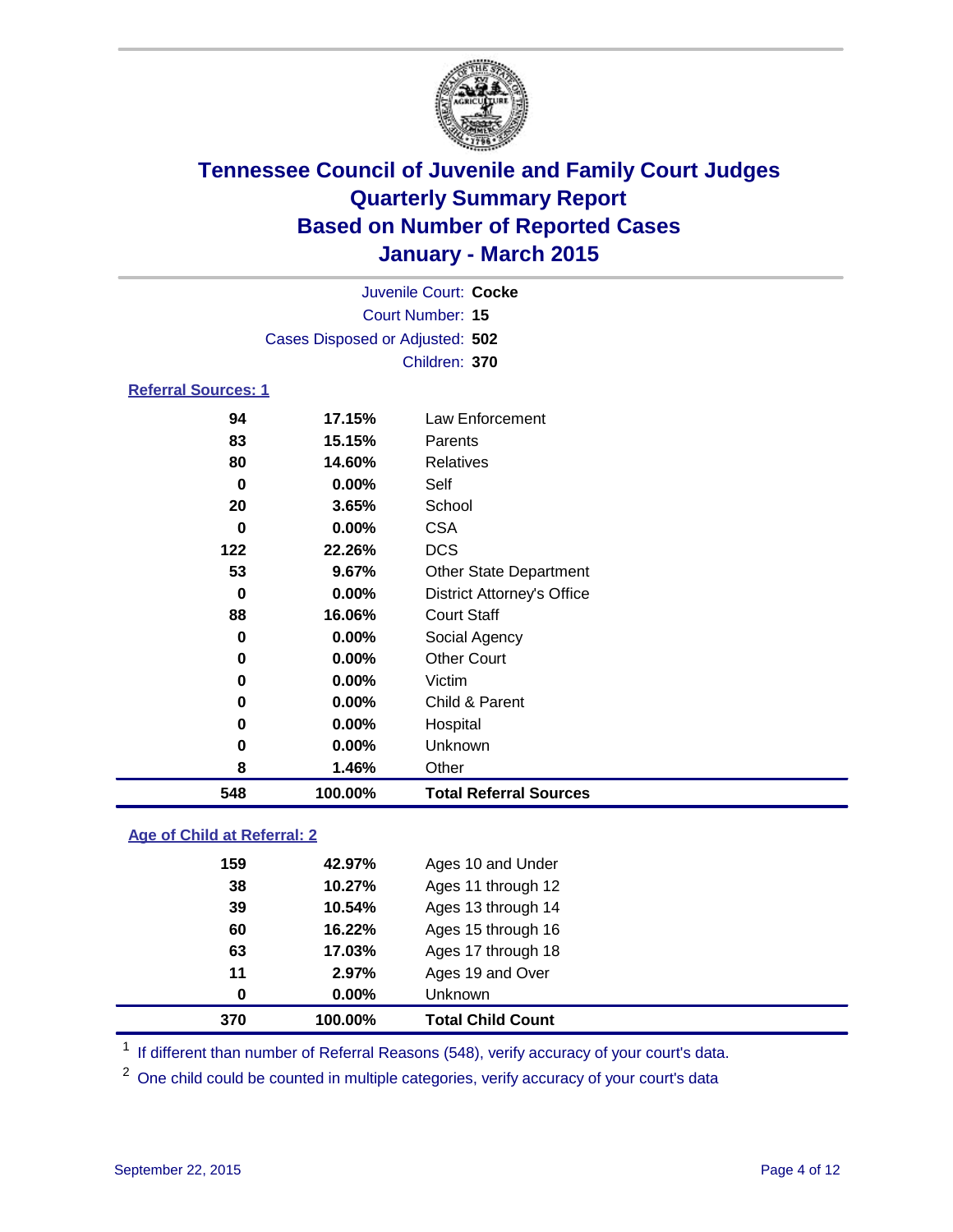

| Juvenile Court: Cocke                   |                                 |                          |  |  |
|-----------------------------------------|---------------------------------|--------------------------|--|--|
|                                         | Court Number: 15                |                          |  |  |
|                                         | Cases Disposed or Adjusted: 502 |                          |  |  |
|                                         |                                 | Children: 370            |  |  |
| Sex of Child: 1                         |                                 |                          |  |  |
| 205                                     | 55.41%                          | Male                     |  |  |
| 165                                     | 44.59%                          | Female                   |  |  |
| $\bf{0}$                                | 0.00%                           | Unknown                  |  |  |
| 370                                     | 100.00%                         | <b>Total Child Count</b> |  |  |
| Race of Child: 1                        |                                 |                          |  |  |
| 346                                     | 93.51%                          | White                    |  |  |
| 14                                      | 3.78%                           | African American         |  |  |
| 0                                       | 0.00%                           | Native American          |  |  |
| $\bf{0}$                                | 0.00%                           | Asian                    |  |  |
| $\overline{7}$                          | 1.89%                           | Mixed                    |  |  |
| 3                                       | 0.81%                           | Unknown                  |  |  |
| 370                                     | 100.00%                         | <b>Total Child Count</b> |  |  |
| <b>Hispanic Origin: 1</b>               |                                 |                          |  |  |
| 8                                       | 2.16%                           | Yes                      |  |  |
| 359                                     | 97.03%                          | <b>No</b>                |  |  |
| 3                                       | 0.81%                           | Unknown                  |  |  |
| 370                                     | 100.00%                         | <b>Total Child Count</b> |  |  |
| <b>School Enrollment of Children: 1</b> |                                 |                          |  |  |
| 254                                     | 68.65%                          | Yes                      |  |  |
| 48                                      | 12.97%                          | <b>No</b>                |  |  |
| 68                                      | 18.38%                          | Unknown                  |  |  |
| 370                                     | 100.00%                         | <b>Total Child Count</b> |  |  |

One child could be counted in multiple categories, verify accuracy of your court's data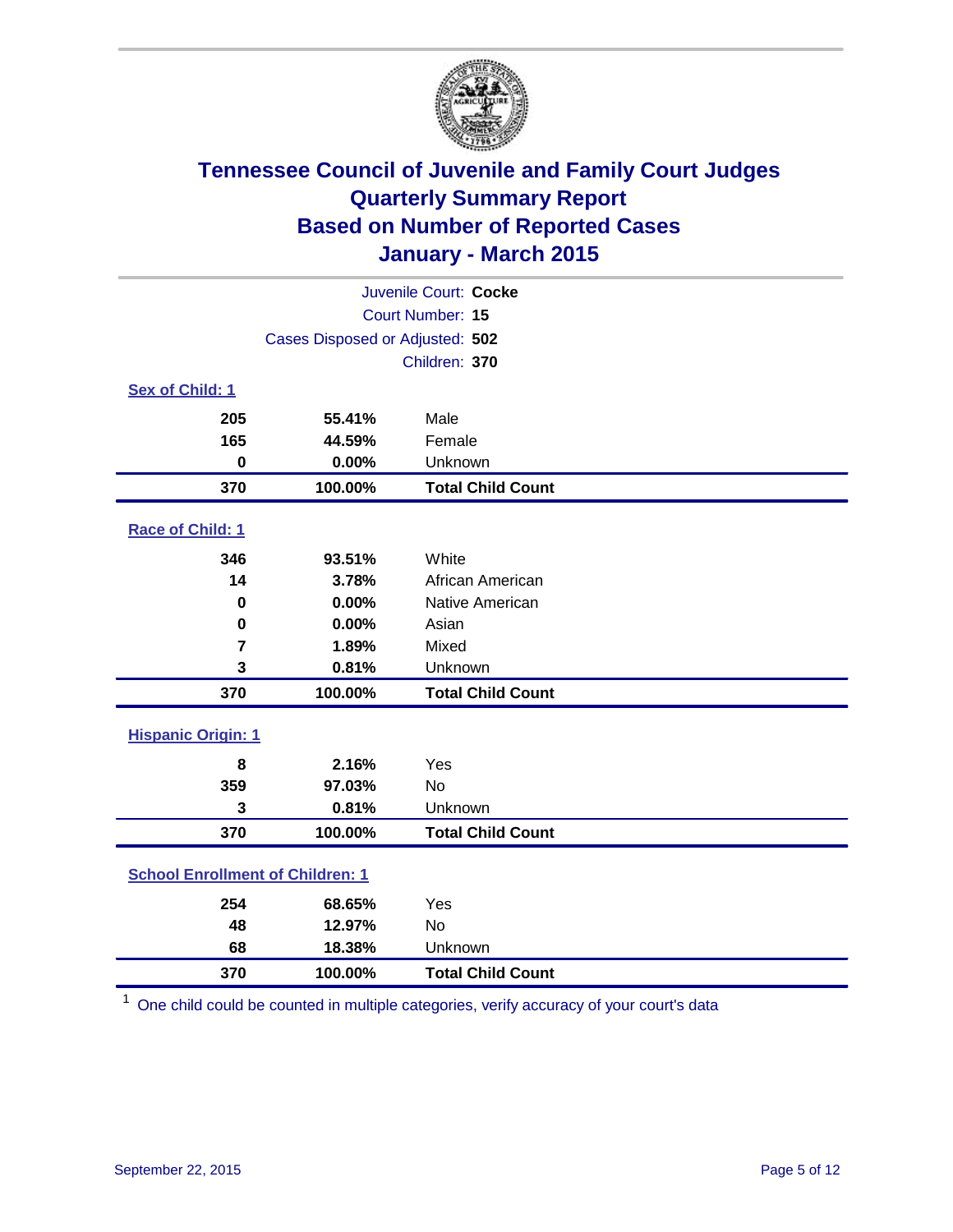

Court Number: **15** Juvenile Court: **Cocke** Cases Disposed or Adjusted: **502** Children: **370**

### **Living Arrangement of Child at Time of Referral: 1**

| 370 | 100.00%      |                      | <b>Total Child Count</b>     |
|-----|--------------|----------------------|------------------------------|
|     | 8            | 2.16%<br>Other       |                              |
|     | 11           | Unknown<br>2.97%     |                              |
|     | $\mathbf{2}$ | 0.54%                | Independent                  |
|     | 0            | $0.00\%$             | In an Institution            |
|     | 3            | 0.81%                | In a Residential Center      |
|     | 4            | 1.08%                | In a Group Home              |
|     | 50<br>13.51% |                      | With Foster Family           |
|     | 4            | 1.08%                | With Adoptive Parents        |
| 102 | 27.57%       |                      | <b>With Relatives</b>        |
|     | 31           | 8.38%<br>With Father |                              |
| 108 | 29.19%       |                      | <b>With Mother</b>           |
|     | 6            | 1.62%                | With Mother and Stepfather   |
|     | 0            | $0.00\%$             | With Father and Stepmother   |
|     | 41<br>11.08% |                      | With Both Biological Parents |
|     |              |                      |                              |

### **Type of Detention: 2**

| 0        | $0.00\%$ | Non-Secure Placement         |
|----------|----------|------------------------------|
| 8        | 1.59%    | Juvenile Detention Facility  |
| 0        | $0.00\%$ | Jail - Complete Separation   |
| 0        | 0.00%    | Jail - Partial Separation    |
| 0        | $0.00\%$ | Jail - No Separation         |
| 0        | $0.00\%$ | <b>Psychiatric Hospital</b>  |
| 0        | $0.00\%$ | <b>Unknown</b>               |
| 494      | 98.41%   | Does Not Apply               |
| $\bf{0}$ | $0.00\%$ | Other                        |
| 502      | 100.00%  | <b>Total Detention Count</b> |

<sup>1</sup> One child could be counted in multiple categories, verify accuracy of your court's data

If different than number of Cases (502) verify accuracy of your court's data.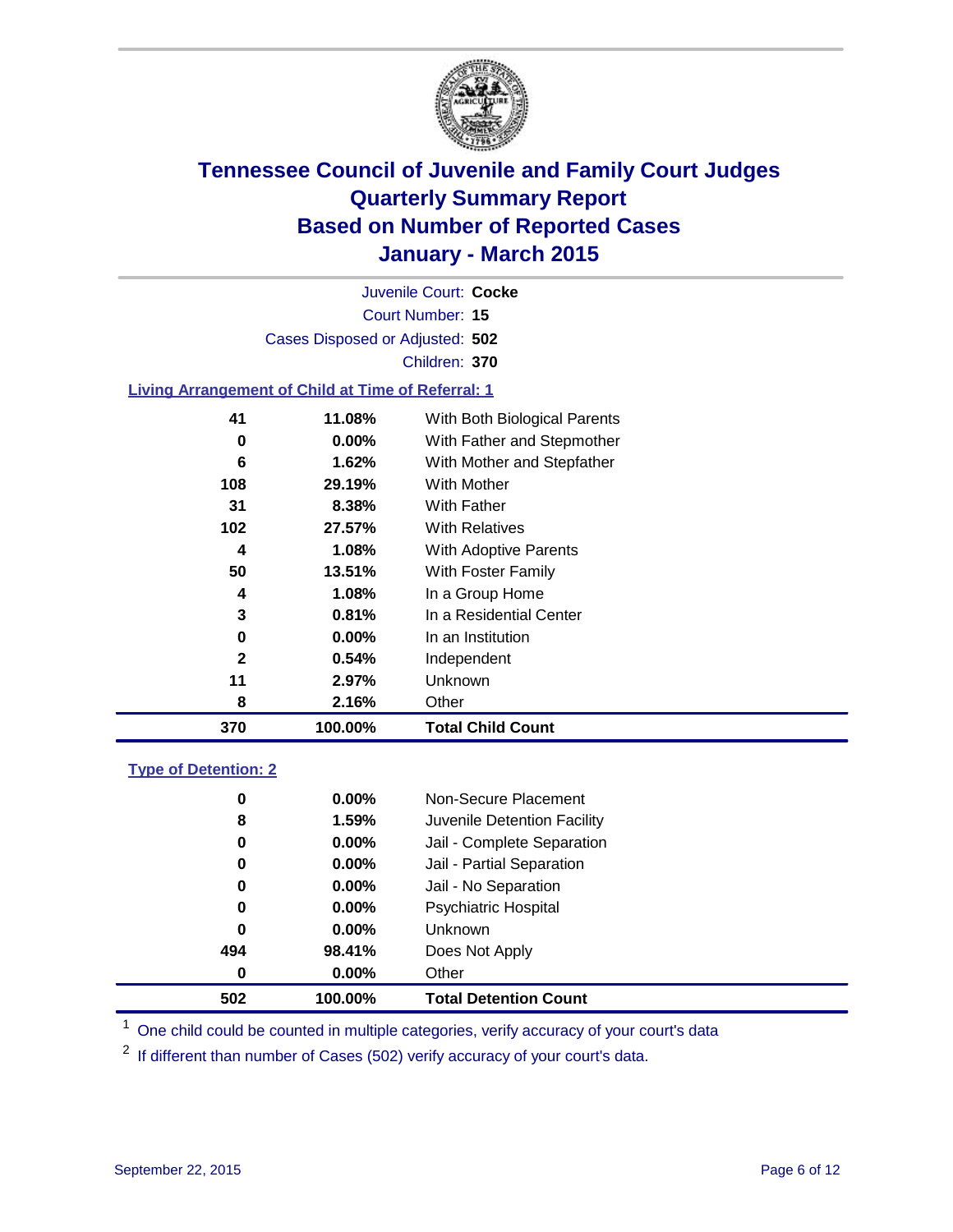

| Juvenile Court: Cocke                              |                                              |                                      |  |  |  |
|----------------------------------------------------|----------------------------------------------|--------------------------------------|--|--|--|
|                                                    | <b>Court Number: 15</b>                      |                                      |  |  |  |
|                                                    | Cases Disposed or Adjusted: 502              |                                      |  |  |  |
|                                                    |                                              | Children: 370                        |  |  |  |
| <b>Placement After Secure Detention Hearing: 1</b> |                                              |                                      |  |  |  |
| $\bf{0}$                                           | 0.00%                                        | Returned to Prior Living Arrangement |  |  |  |
| 8                                                  | 1.59%                                        | Juvenile Detention Facility          |  |  |  |
| 0                                                  | $0.00\%$                                     | Jail                                 |  |  |  |
| $\bf{0}$                                           | 0.00%                                        | Shelter / Group Home                 |  |  |  |
| $\bf{0}$                                           | $0.00\%$<br><b>Foster Family Home</b>        |                                      |  |  |  |
| 0.00%<br>Psychiatric Hospital<br>0                 |                                              |                                      |  |  |  |
| $0.00\%$<br>Unknown<br>O                           |                                              |                                      |  |  |  |
| 494                                                | 98.41%                                       | Does Not Apply                       |  |  |  |
| $\mathbf 0$                                        | 0.00%                                        | Other                                |  |  |  |
| 502                                                | 100.00%                                      | <b>Total Placement Count</b>         |  |  |  |
| <b>Intake Actions: 2</b>                           |                                              |                                      |  |  |  |
| 338                                                | 61.68%<br><b>Petition Filed</b>              |                                      |  |  |  |
| 32                                                 | <b>Motion Filed</b><br>5.84%                 |                                      |  |  |  |
| 57                                                 | <b>Citation Processed</b><br>10.40%          |                                      |  |  |  |
| $\mathbf{2}$                                       | 0.36%<br>Notification of Paternity Processed |                                      |  |  |  |
| 106                                                | 19.34%                                       | Scheduling of Judicial Review        |  |  |  |
| 0                                                  | $0.00\%$                                     | Scheduling of Administrative Review  |  |  |  |
| 0                                                  | 0.00%<br>Scheduling of Foster Care Review    |                                      |  |  |  |
| 0<br>0.00%<br>Unknown                              |                                              |                                      |  |  |  |

<sup>1</sup> If different than number of Cases (502) verify accuracy of your court's data.

**0.00%** Does Not Apply

**100.00% Total Intake Count**

**2.37%** Other

If different than number of Referral Reasons (548), verify accuracy of your court's data.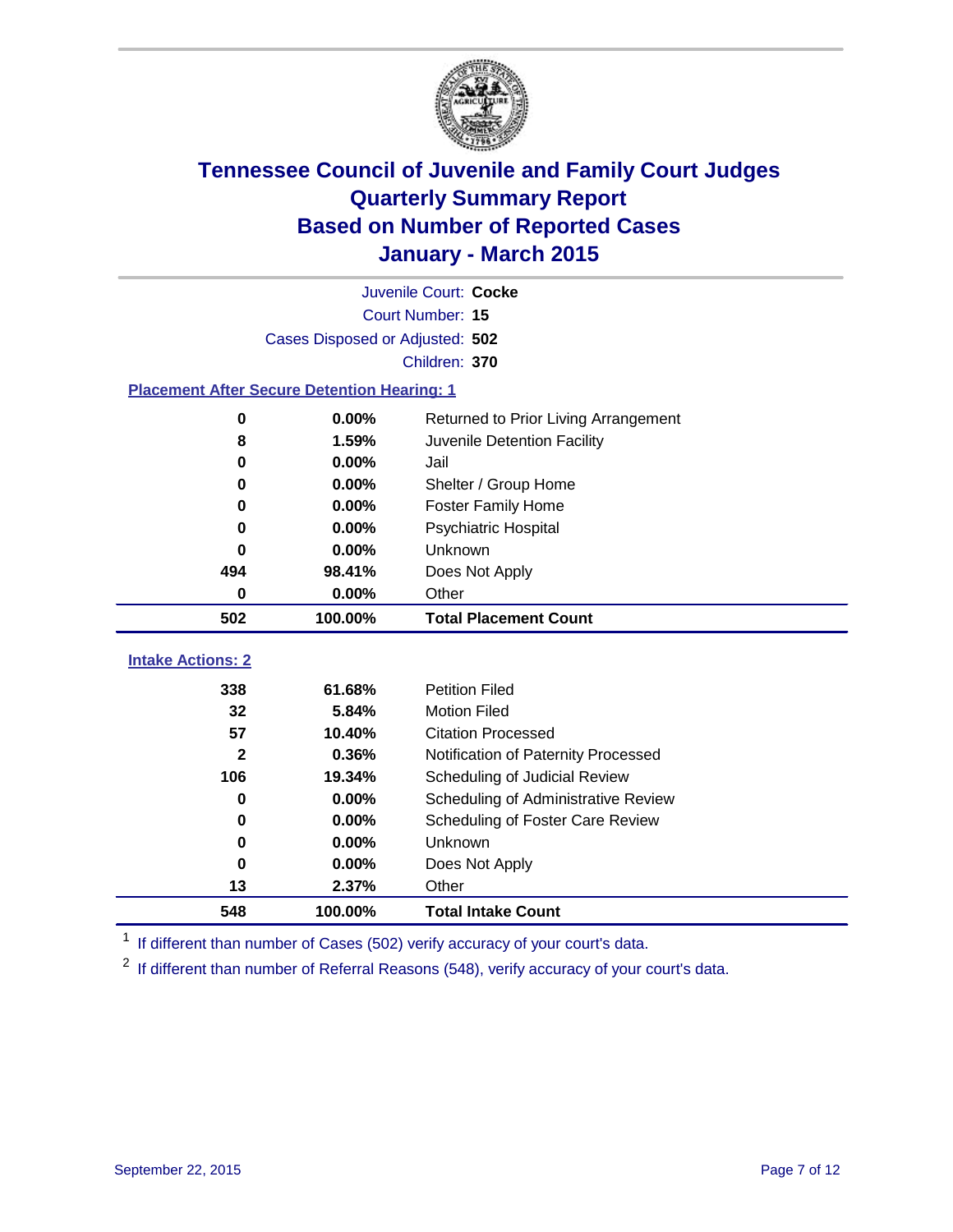

Court Number: **15** Juvenile Court: **Cocke** Cases Disposed or Adjusted: **502** Children: **370**

### **Last Grade Completed by Child: 1**

| 94                      | 25.41%  | Too Young for School     |
|-------------------------|---------|--------------------------|
| 13                      | 3.51%   | Preschool                |
| 15                      | 4.05%   | Kindergarten             |
| 14                      | 3.78%   | 1st Grade                |
| $\pmb{0}$               | 0.00%   | 1st Grade                |
| 9                       | 2.43%   | 2nd Grade                |
| 0                       | 0.00%   | 2nd Grade                |
| 19                      | 5.14%   | 3rd Grade                |
| $\mathbf 0$             | 0.00%   | 3rd Grade                |
| 21                      | 5.68%   | 4th Grade                |
| $\mathbf 0$             | 0.00%   | 4th Grade                |
| 18                      | 4.86%   | 5th Grade                |
| $\pmb{0}$               | 0.00%   | 5th Grade                |
| 14                      | 3.78%   | 6th Grade                |
| $\pmb{0}$               | 0.00%   | 6th Grade                |
| 32                      | 8.65%   | 7th Grade                |
| $\pmb{0}$               | 0.00%   | 7th Grade                |
| 22                      | 5.95%   | 8th Grade                |
| $\mathbf 0$             | 0.00%   | 8th Grade                |
| 24                      | 6.49%   | 9th Grade                |
| $\mathbf 0$             | 0.00%   | 9th Grade                |
| 21                      | 5.68%   | 10th Grade               |
| 29                      | 7.84%   | 11th Grade               |
| $\bf{0}$                | 0.00%   | 12th Grade               |
| 1                       | 0.27%   | Non-Graded Special Ed    |
| $\pmb{0}$               | 0.00%   | <b>GED</b>               |
| 3                       | 0.81%   | Graduated                |
| $\overline{\mathbf{2}}$ | 0.54%   | Never Attended School    |
| 17                      | 4.59%   | Unknown                  |
| $\mathbf 2$             | 0.54%   | Other                    |
| 370                     | 100.00% | <b>Total Child Count</b> |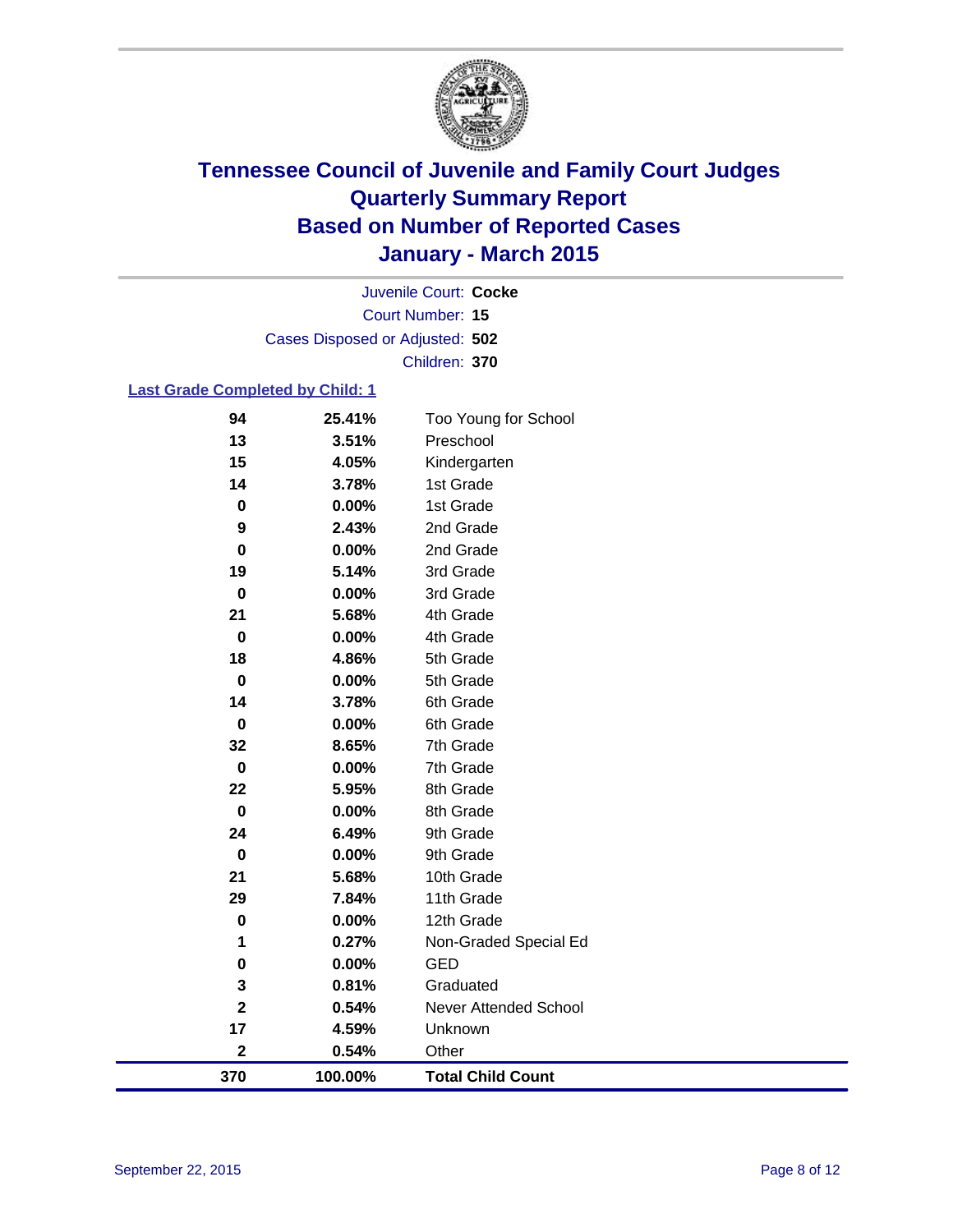

|                                                                                         |                                 | Juvenile Court: Cocke    |  |  |
|-----------------------------------------------------------------------------------------|---------------------------------|--------------------------|--|--|
|                                                                                         |                                 | Court Number: 15         |  |  |
|                                                                                         | Cases Disposed or Adjusted: 502 |                          |  |  |
|                                                                                         |                                 | Children: 370            |  |  |
| <b>Enrolled in Special Education: 1</b>                                                 |                                 |                          |  |  |
| 7                                                                                       | 1.89%                           | Yes                      |  |  |
| 340                                                                                     | 91.89%                          | No                       |  |  |
| 23<br>Unknown<br>6.22%                                                                  |                                 |                          |  |  |
| 370                                                                                     | 100.00%                         | <b>Total Child Count</b> |  |  |
| One child could be counted in multiple categories, verify accuracy of your court's data |                                 |                          |  |  |

| <b>Action Executed By: 1</b> |
|------------------------------|
|------------------------------|

| 548<br>0 | 100.00%<br>0.00% | Judge<br>Magistrate       |
|----------|------------------|---------------------------|
| 0        | 0.00%            | <b>YSO</b>                |
| 0        | 0.00%            | Other                     |
| 0        | 0.00%            | Unknown                   |
| 548      | 100.00%          | <b>Total Action Count</b> |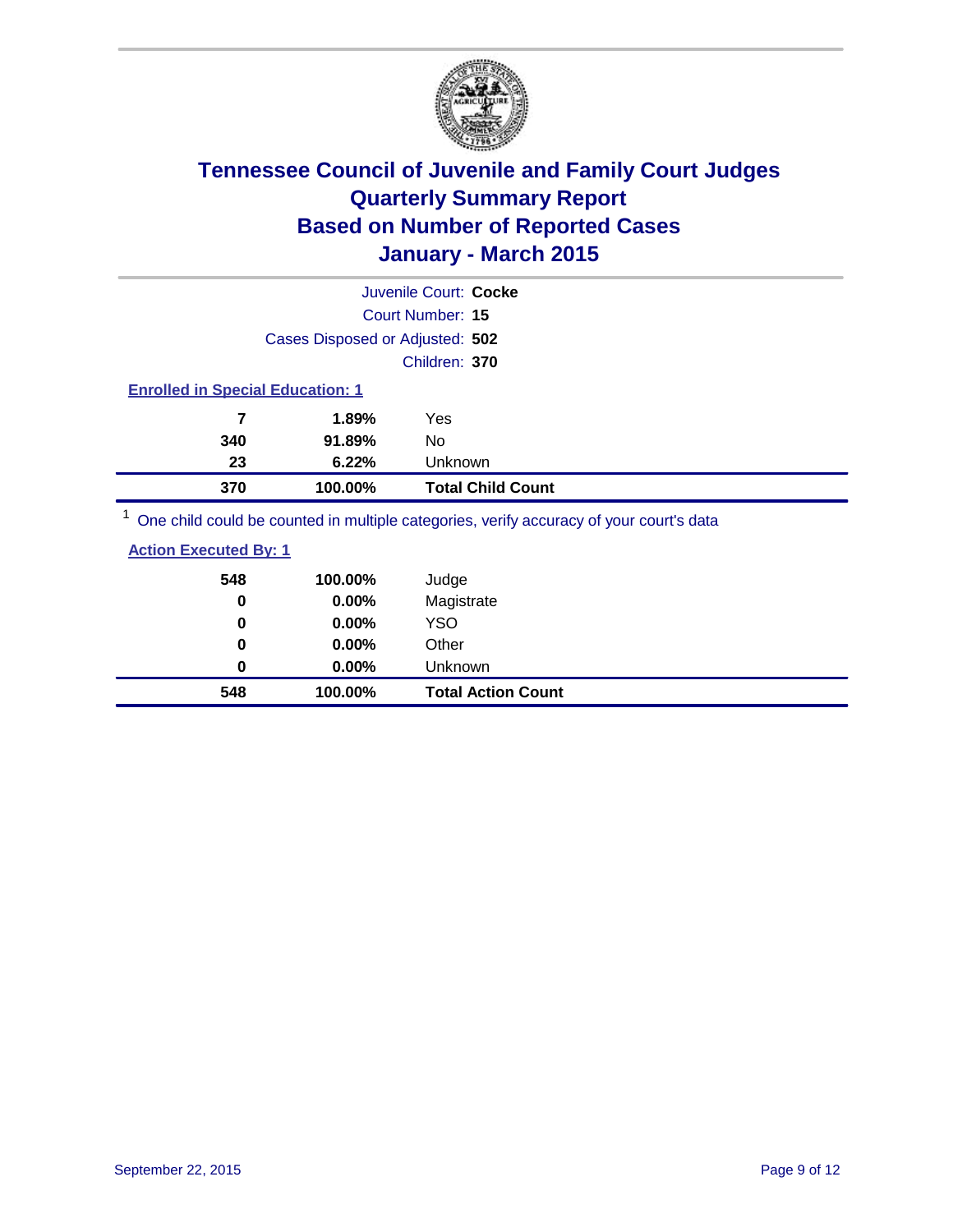

Court Number: **15** Juvenile Court: **Cocke** Cases Disposed or Adjusted: **502** Children: **370**

### **Formal / Informal Actions: 1**

| 60  | 10.95%   | Dismissed                                        |
|-----|----------|--------------------------------------------------|
| 0   | 0.00%    | Retired / Nolle Prosequi                         |
| 49  | 8.94%    | <b>Complaint Substantiated Delinquent</b>        |
| 26  | 4.74%    | <b>Complaint Substantiated Status Offender</b>   |
| 73  | 13.32%   | <b>Complaint Substantiated Dependent/Neglect</b> |
| 0   | $0.00\%$ | <b>Complaint Substantiated Abused</b>            |
| 0   | $0.00\%$ | <b>Complaint Substantiated Mentally III</b>      |
| 33  | 6.02%    | Informal Adjustment                              |
| 0   | $0.00\%$ | <b>Pretrial Diversion</b>                        |
| 0   | $0.00\%$ | <b>Transfer to Adult Court Hearing</b>           |
| 0   | $0.00\%$ | Charges Cleared by Transfer to Adult Court       |
| 0   | $0.00\%$ | Special Proceeding                               |
| 34  | 6.20%    | <b>Review Concluded</b>                          |
|     | 0.18%    | Case Held Open                                   |
| 272 | 49.64%   | Other                                            |
| 0   | $0.00\%$ | <b>Unknown</b>                                   |
| 548 | 100.00%  | <b>Total Action Count</b>                        |

<sup>1</sup> If different than number of Referral Reasons (548), verify accuracy of your court's data.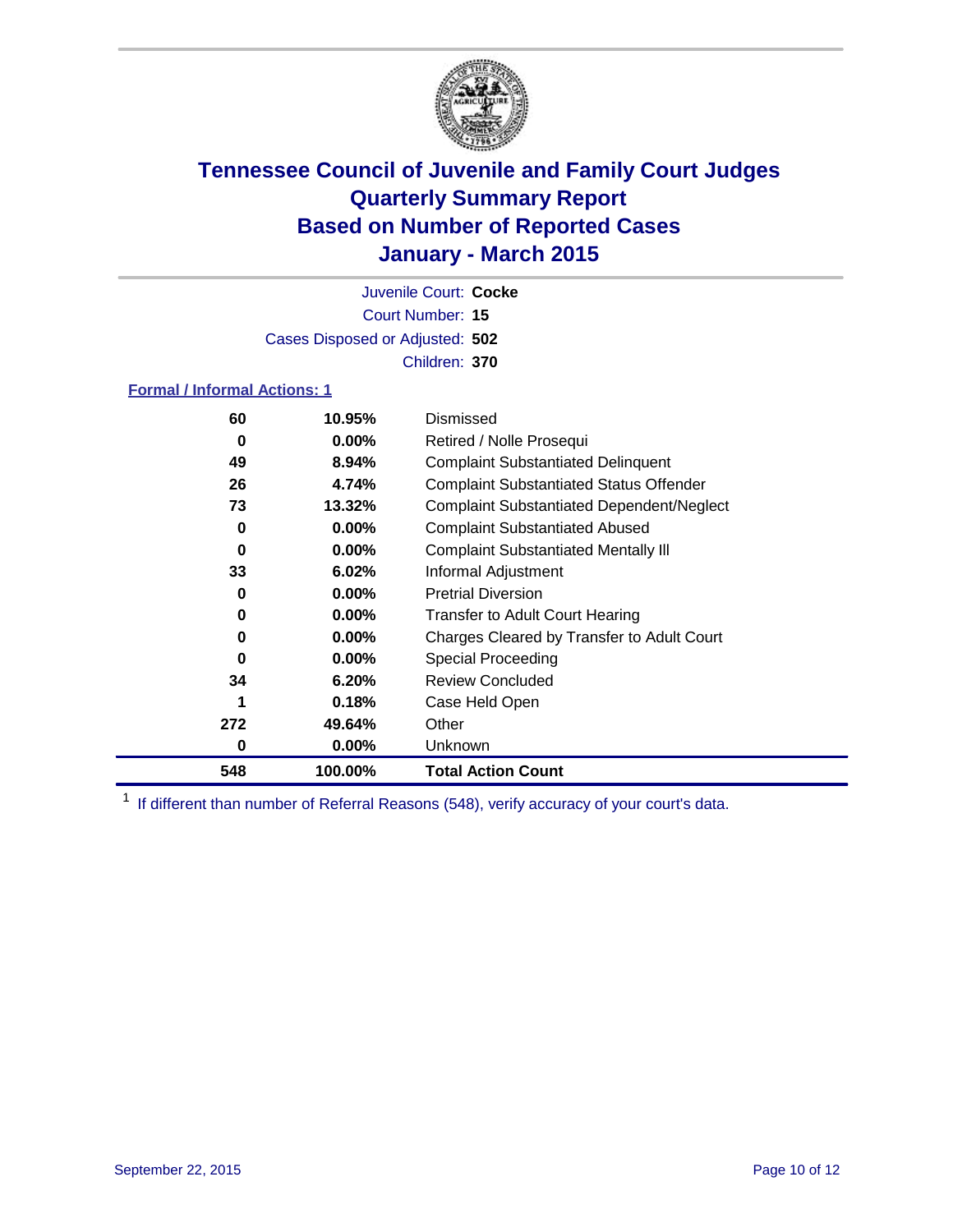

|                       |                                 | Juvenile Court: Cocke                                 |
|-----------------------|---------------------------------|-------------------------------------------------------|
|                       |                                 | <b>Court Number: 15</b>                               |
|                       | Cases Disposed or Adjusted: 502 |                                                       |
|                       |                                 | Children: 370                                         |
| <b>Case Outcomes:</b> |                                 | There can be multiple outcomes for one child or case. |
| 53                    | 6.02%                           | Case Dismissed                                        |
| 0                     | 0.00%                           | Case Retired or Nolle Prosequi                        |
| 15                    | 1.70%                           | Warned / Counseled                                    |
| 0                     | 0.00%                           | <b>Held Open For Review</b>                           |
| 10                    | 1.14%                           | Supervision / Probation to Juvenile Court             |
| 0                     | 0.00%                           | <b>Probation to Parents</b>                           |
| 0                     | 0.00%                           | Referral to Another Entity for Supervision / Service  |
| 13                    | 1.48%                           | Referred for Mental Health Counseling                 |
| 2                     | 0.23%                           | Referred for Alcohol and Drug Counseling              |
| 0                     | 0.00%                           | Referred to Alternative School                        |
| 0                     | 0.00%                           | Referred to Private Child Agency                      |
| 5                     | 0.57%                           | Referred to Defensive Driving School                  |
| 0                     | 0.00%                           | Referred to Alcohol Safety School                     |
| 0                     | 0.00%                           | Referred to Juvenile Court Education-Based Program    |
| 2                     | 0.23%                           | Driver's License Held Informally                      |
| 0                     | 0.00%                           | <b>Voluntary Placement with DMHMR</b>                 |
| 0                     | 0.00%                           | <b>Private Mental Health Placement</b>                |
| 0                     | 0.00%                           | Private MR Placement                                  |
| 0                     | 0.00%                           | Placement with City/County Agency/Facility            |
| 0                     | 0.00%                           | Placement with Relative / Other Individual            |
| 5                     | 0.57%                           | Fine                                                  |
| 1                     | 0.11%                           | <b>Public Service</b>                                 |
| 4                     | 0.45%                           | Restitution                                           |
| 0                     | 0.00%                           | <b>Runaway Returned</b>                               |
| 22                    | 2.50%                           | No Contact Order                                      |
| 7                     | 0.80%                           | Injunction Other than No Contact Order                |
| 9                     | 1.02%                           | House Arrest                                          |
| 0                     | 0.00%                           | <b>Court Defined Curfew</b>                           |
| 0                     | 0.00%                           | Dismissed from Informal Adjustment                    |
| 0                     | 0.00%                           | <b>Dismissed from Pretrial Diversion</b>              |
| 3                     | 0.34%                           | Released from Probation                               |
| 0                     | 0.00%                           | <b>Transferred to Adult Court</b>                     |
| 0                     | 0.00%                           | <b>DMHMR Involuntary Commitment</b>                   |
| 0                     | $0.00\%$                        | <b>DCS Commitment - Determinate</b>                   |